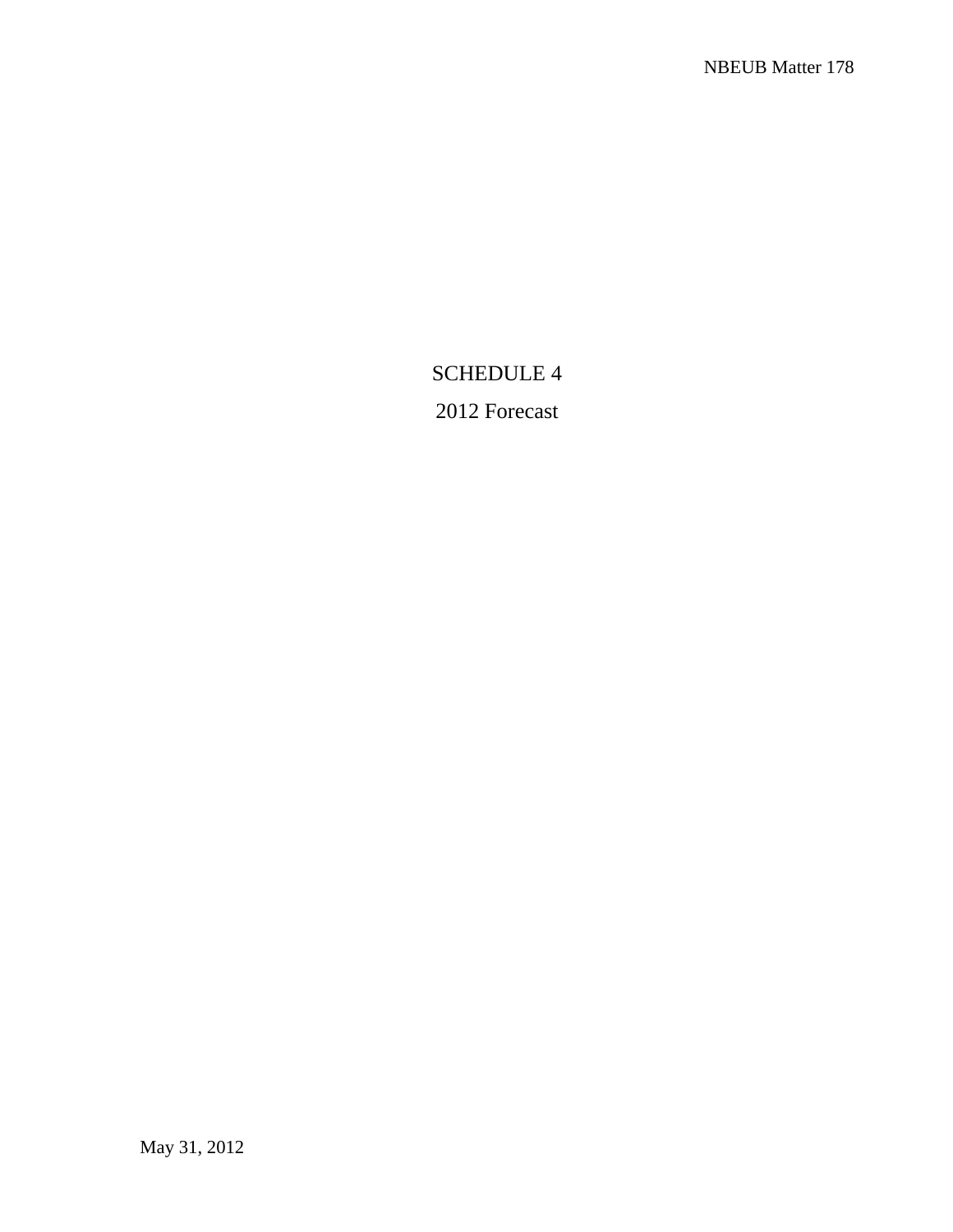**Enbridge Gas New Brunswick** Forecast Balance Sheet for Regulatory Purposes As at December 31, 2012

(in thousands of dollars)

| <b>Assets</b>                                                                                               | 2012             |
|-------------------------------------------------------------------------------------------------------------|------------------|
| <b>Regulated Assets</b><br>Property, Plant and Equipment (Note 2)                                           |                  |
| Gas Distributor Plant in Service - Net (includes AFUDC capitalized during 2012 of \$164)                    | \$<br>172,072    |
| <b>Contruction Work In Progress - Gas Distributor Plant</b><br><b>Total Property, Plant &amp; Equipment</b> | 2,009<br>174,081 |
| <b>Deferred Charges</b>                                                                                     |                  |
| Deferred Development Costs - Net (Note 3)                                                                   | 531              |
| Development O&M Capitalized Costs - Net (Note 4)                                                            | 99,937           |
| <b>Regulatory Deferral (Note 1)</b>                                                                         | 178,747          |
| <b>Total Deferred Charges</b>                                                                               | 279,215          |
| <b>Short Term Investments</b>                                                                               | 2,978            |
| <b>Total Regulated Assets</b>                                                                               | 456,274          |
| Non-Ratebase Assets (Note 5)                                                                                | 22,386           |
| <b>Total Assets</b>                                                                                         | \$<br>478,660    |
|                                                                                                             |                  |
| <b>Liabilities and Partner's Equity</b>                                                                     |                  |
| Partner's Equity (Note 1)                                                                                   | \$<br>221,205    |
| Long-term Advances from Associates and Affiliates (Notes 1 and 6)                                           | 238,987          |
| Non-Ratebase Liabilities (Note 7)                                                                           | 18,468           |
| <b>Total Liabilities and Equity</b>                                                                         | \$<br>478,660    |

**Financial Statement Effects of Rate Regulation and Legislative Changes -** Note 1 **Rate Base for Regulatory Purposes –** Note 12 **Capital Structure for Regulatory Purposes** – Note 13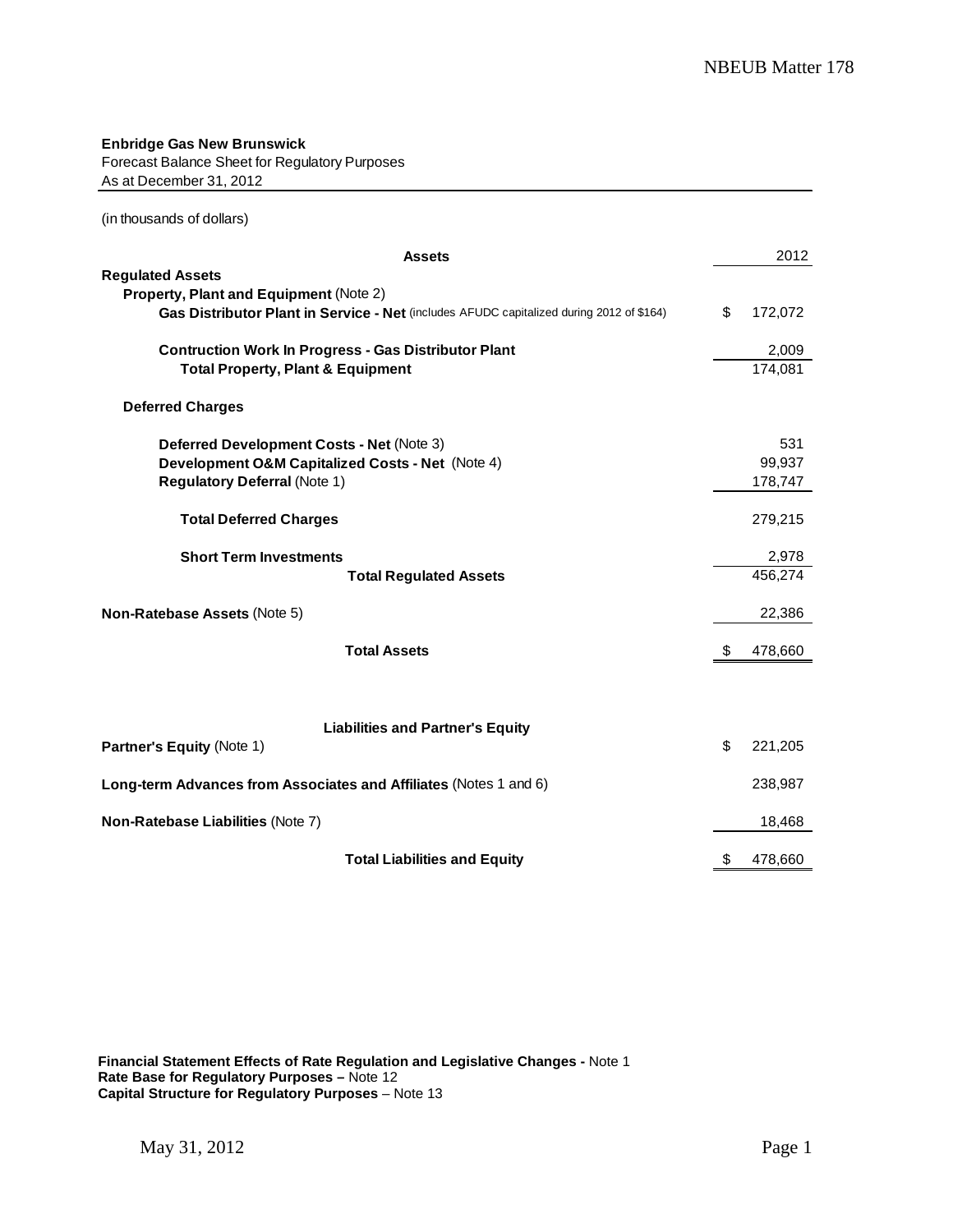#### **Enbridge Gas New Brunswick**

Statement of Forecasted Income for Regulatory Purposes For the year ended December 31, 2012

(in thousands of dollars)

|                                                                                 | 2012         |
|---------------------------------------------------------------------------------|--------------|
| Revenue                                                                         |              |
| <b>Operating Revenue (Note 8)</b>                                               |              |
| Gas distribution                                                                | \$<br>50,582 |
| Miscellaneous                                                                   | 402          |
| <b>Allowance for Funds Used During Construction</b>                             | 164          |
| <b>Installation Services</b>                                                    | 51,148       |
| Revenue                                                                         | 1,750        |
| Cost of goods sold                                                              | (1, 363)     |
|                                                                                 | 387          |
| <b>Total Revenue</b>                                                            | 51,535       |
|                                                                                 |              |
| <b>Expenses</b>                                                                 |              |
| <b>Operating Expenses</b>                                                       |              |
| Operating and maintenance expenses (Note 9)                                     | 17,982       |
| Bad debt expense                                                                | 365          |
| <b>Amortization of Property, Plant and Equipment</b>                            | 6,910        |
| <b>Municipal and Other Taxes</b>                                                | 1,188        |
| Interest on Amounts Due to Associates & Affiliates and Other Interest (Note 10) | 8,653        |
| <b>Amortization of Deferred Development Costs</b>                               | 2,957        |
| <b>Total Expenses</b>                                                           | 38,055       |
|                                                                                 |              |
| Income before Extraordinary Items, Regulatory Deferral and Return on Rate Base  | 13,480       |
| <b>Regulatory Deferral (Note 1)</b>                                             |              |
| <b>Income before Tax</b>                                                        | \$<br>13,480 |
|                                                                                 |              |
| Tax                                                                             |              |
| <b>Regulated Return on Equity (Note 11)</b>                                     | \$<br>13,480 |

**Financial Statement Effects of Rate Regulation and Legislative Changes -** Note 1 **Details of Affiliate Transactions** – Note 14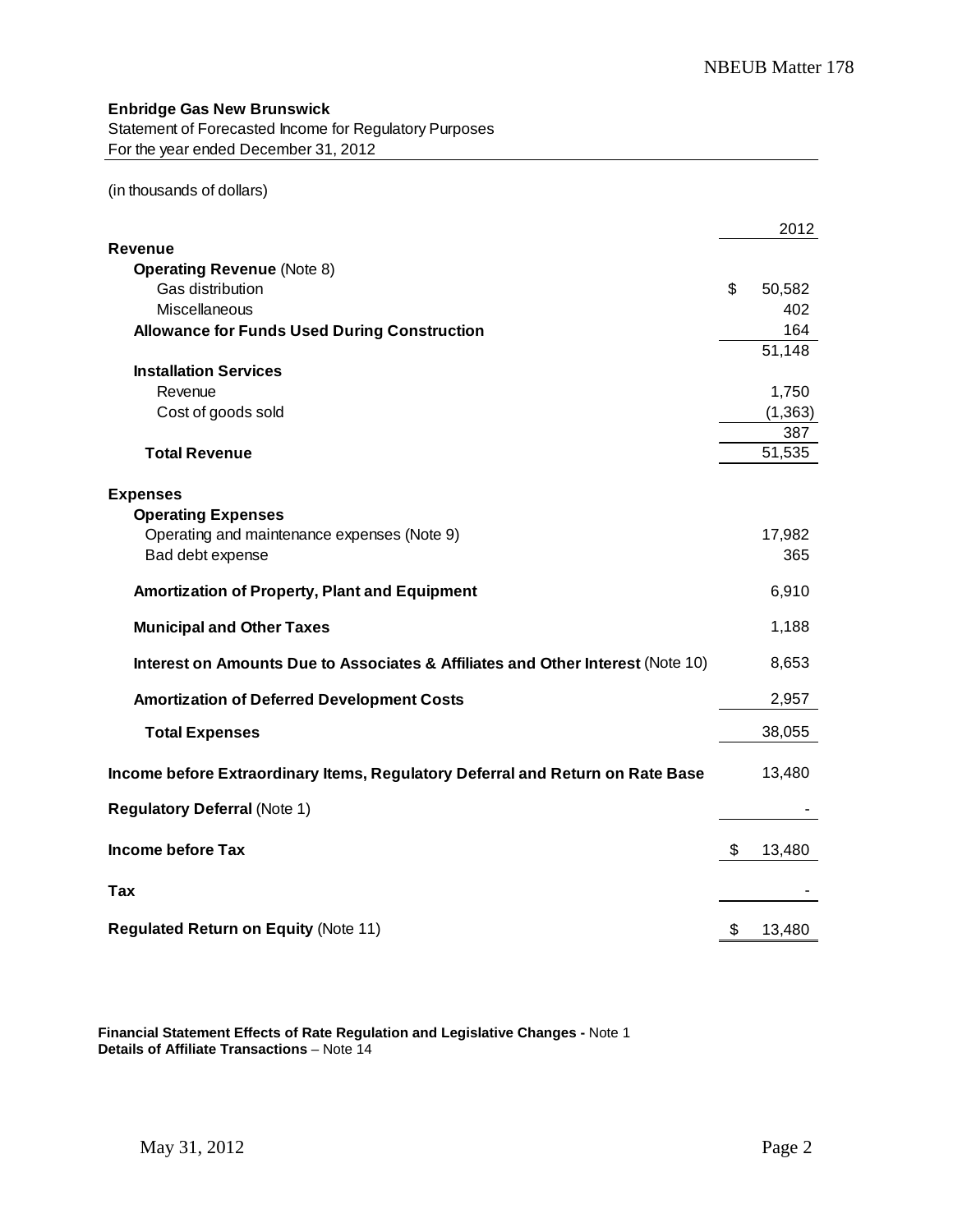#### Note 1 **Financial Statement Effects of Rate Regulation and Legislative Changes**

The Partnership's primary business activities are subject to regulation by the New Brunswick Energy and Utilities Board (EUB). The Partnership follows accounting practices prescribed by its regulator or stipulated in approved ratemaking decisions that are subject to examination and approval by the EUB and are similar to those being used by other enterprises in the gas distribution industry in Canada. Accordingly, the timing and recognition of certain revenues and expenses may differ from that otherwise expected under generally acceptable accounting principles (GAAP) applicable to non-regulated operations. The ultimate recoverability of costs incurred is dependent upon the approval of the EUB.

Rate regulation creates differences between the manner in which the Partnership accounts for transactions or events and how they would be accounted for if the Partnership was not subject to rate regulation. The differences in accounting treatment include:

The EUB permits an "allowance for funds used during construction" (AFUDC) to be included in the rate base. In addition, AFUDC is included in the cost of property, plant and equipment and is depreciated over future periods as part of the total cost of the related asset, based on the expectation that depreciation expense, including the AFUDC component, will be approved for inclusion in future rates. AFUDC for rate-regulated entities includes both an interest component and a cost of equity component. In the absence of rate regulation, GAAP would permit the capitalization of only the interest component. Therefore, the initial set up of the equity component as a capitalized asset and the corresponding revenue recognized during the construction phase would not be recognized nor would the subsequent depreciation of the asset.

As prescribed by the EUB, the Partnership does not recognize gains and losses on the sale of all of its natural gas in the statement of income and uses a purchase gas variance account to defer the gain or loss on sale. Non-regulated enterprises would normally account for the gain or loss in the statement of income or comprehensive income.

Enbridge Inc., on behalf of the Partnership, maintains a pension plan which provides defined benefit pension benefits to employees. As prescribed by the EUB, contributions made to the plan are expensed as paid, consistent with the recovery of such costs in rates. Under GAAP, pension costs and obligations for defined benefit pension plans are determined using the projected benefit method and are charged to income as services are rendered.

The Partnership had been subject to non-traditional regulation which recognized its immature nature. Unlike many similar utilities, the Partnership's rates were not set on a cost based methodology. Prior to October 1, 2012, the Partnership's rates were set exclusively based upon a market based methodology, and were based on a targeted savings over alternate fuel for end use customers. This rate setting methodology had been approved by the EUB for use during the development period after which rates are expected to be cost based.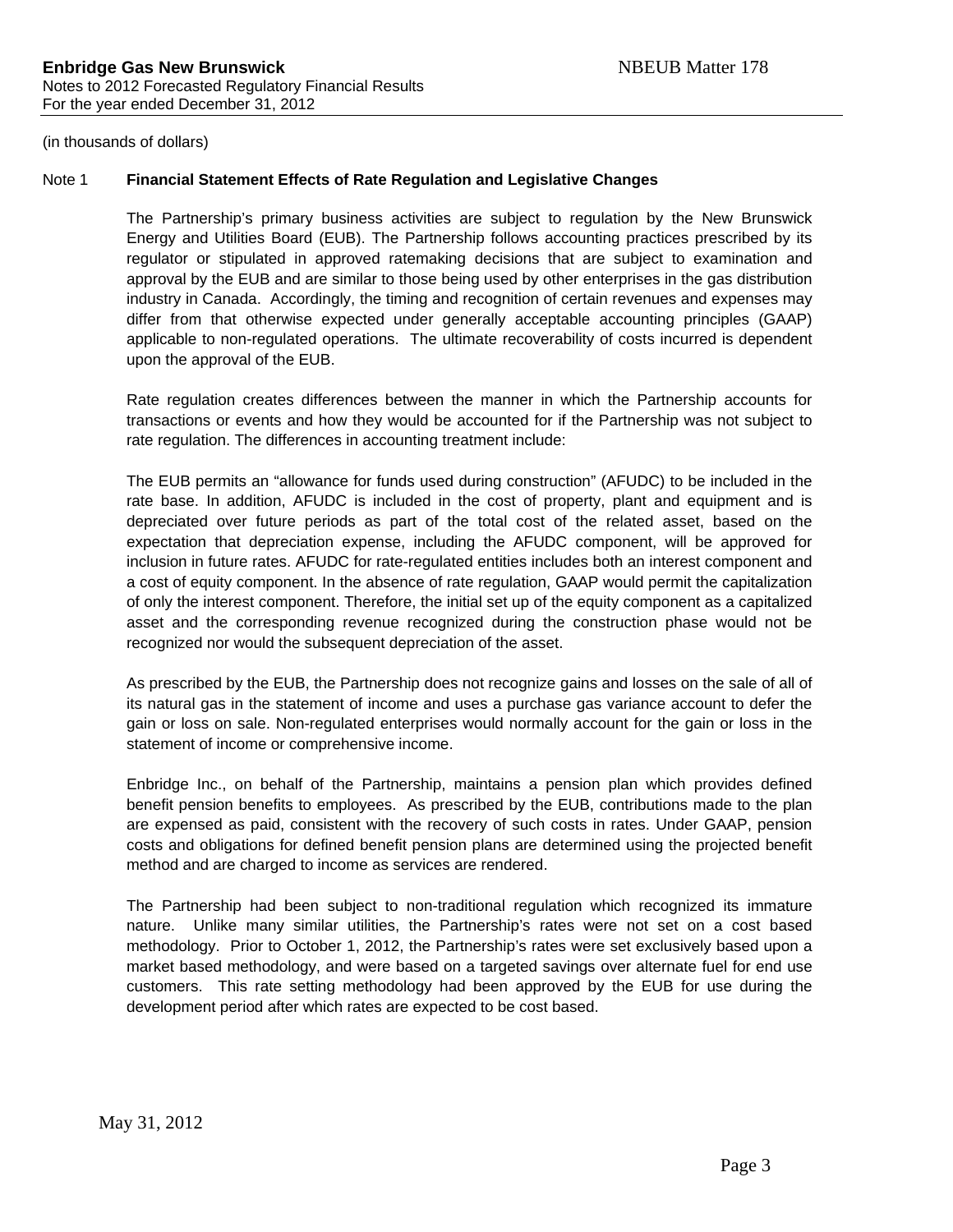#### Note 1 **Financial Statement Effects of Rate Regulation and Legislative Changes (continued)**

In December 2011, the Province of New Brunswick introduced legislation that outlined new rate classes, and a new rate setting methodology for the Partnership. The legislation subsequently received proclamation on January 18, 2012, with the supporting Regulation being filed April 16, 2012. As a result of the legislation, effective March 1, 2012, the Partnership was directed to combine the Small General Service Residential Oil (SGSRO) and Small General Service Residential Electric (SGSRE) rate classes into a single Small General Service Residential (SGSR) class and apply the SGSRE distribution rate to all customers. In addition, effective October 1, 2012, the Partnership was directed to establish new rate classes for all customers, with rates to be based on the lesser of the market based rate, or the cost of service rate with an allowed multiplier to allow for a level of cross-subsidization with a revenue to cost ratio not exceeding 1.2:1 for any class of customer. The regulation also stipulated the target savings level and alternative fuel sources to be used in determining the market based rates.

The legislation noted above also provided direction with regards to the regulatory deferral account, which the EUB had historically approved to capture the difference between the Partnership's regulated revenues and its revenue requirement, which non-regulated enterprises would not recognize. Based on the legislative changes, the Partnership is no longer permitted to depreciate, amortize, earn a return on, or otherwise consider, the regulatory deferral account when calculating its revenue requirement. In response to this legislation the Partnership has not recorded any adjustments to the regulatory deferral account and it will not be considered for the purpose of establishing the revenue requirement, however it will remain as an asset on Enbridge Gas New Brunswick balance sheet as it remains an asset of the Partnership for regulatory purposes. Similarly, the capital structure associated with the regulatory deferral account will also remain on the balance sheet, however, the debt and equity associated with the regulatory deferral account are not considered when calculating the allowed rate of return for the Partnership.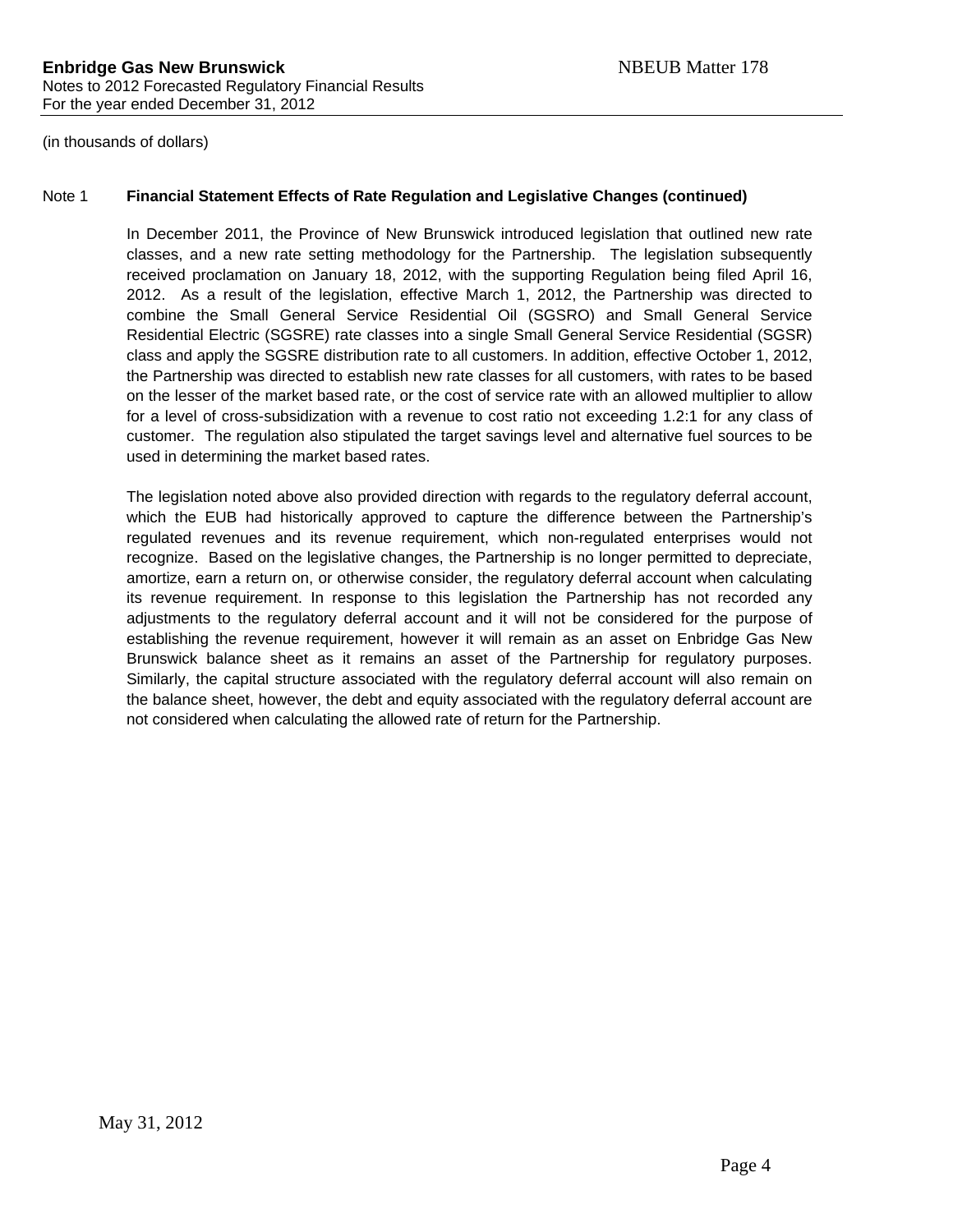Notes to 2012 Forecasted Regulatory Financial Results For the year ended December 31, 2012

### (in thousands of dollars)

#### Note 2 **Property, Plant & Equipment**

|                                   |               |                    | 2012            |              |
|-----------------------------------|---------------|--------------------|-----------------|--------------|
|                                   |               | <b>Accumulated</b> | <b>Net Book</b> | Rates of     |
|                                   | Cost          | Amortization       | Value           | Amortization |
| Property, plant & equipment       |               |                    |                 |              |
| General plant                     |               |                    |                 |              |
| Computer hardware & software      | \$<br>4,008   | \$<br>(3,079)      | \$<br>929       | 28.80%       |
| Tools and work equipment          | 838           | (278)              | 560             | 5.30%        |
| Office furniture and equipment    | 480           | (134)              | 346             | 4.40%        |
| Transportation                    | 1,523         | (419)              | 1,104           | 11.80%       |
| Communications                    |               |                    |                 | 28.80%       |
| Leasehold improvements            | 986           | (535)              | 451             | 1            |
| Subtotal                          | 7,835         | (4, 445)           | 3,390           |              |
| Distribution plant                |               |                    |                 |              |
| Land                              | 375           |                    | 375             |              |
| Rights of way and easements       | 156           |                    | 156             |              |
| <b>Distribution mains</b>         | 119,539       | (18, 757)          | 100,782         | 2.43%        |
| <b>Street services</b>            | 54,483        | (10, 994)          | 43,489          | 3.83%        |
| Meters and regulators             | 20,437        | (4, 170)           | 16,267          | 3.83%        |
| <b>Stations</b>                   | 11,255        | (3,642)            | 7,613           | 4.40%        |
| Subtotal                          | 206,245       | (37, 563)          | 168,682         |              |
| Total plant in service            | 214,080       | (42,008)           | 172,072         |              |
| Construction work in progress     | 2,009         |                    | 2,009           |              |
| Total property, plant & equipment | \$<br>216,089 | \$<br>(42,008)     | \$<br>174,081   |              |

1 - Amortized over the term of the related leases.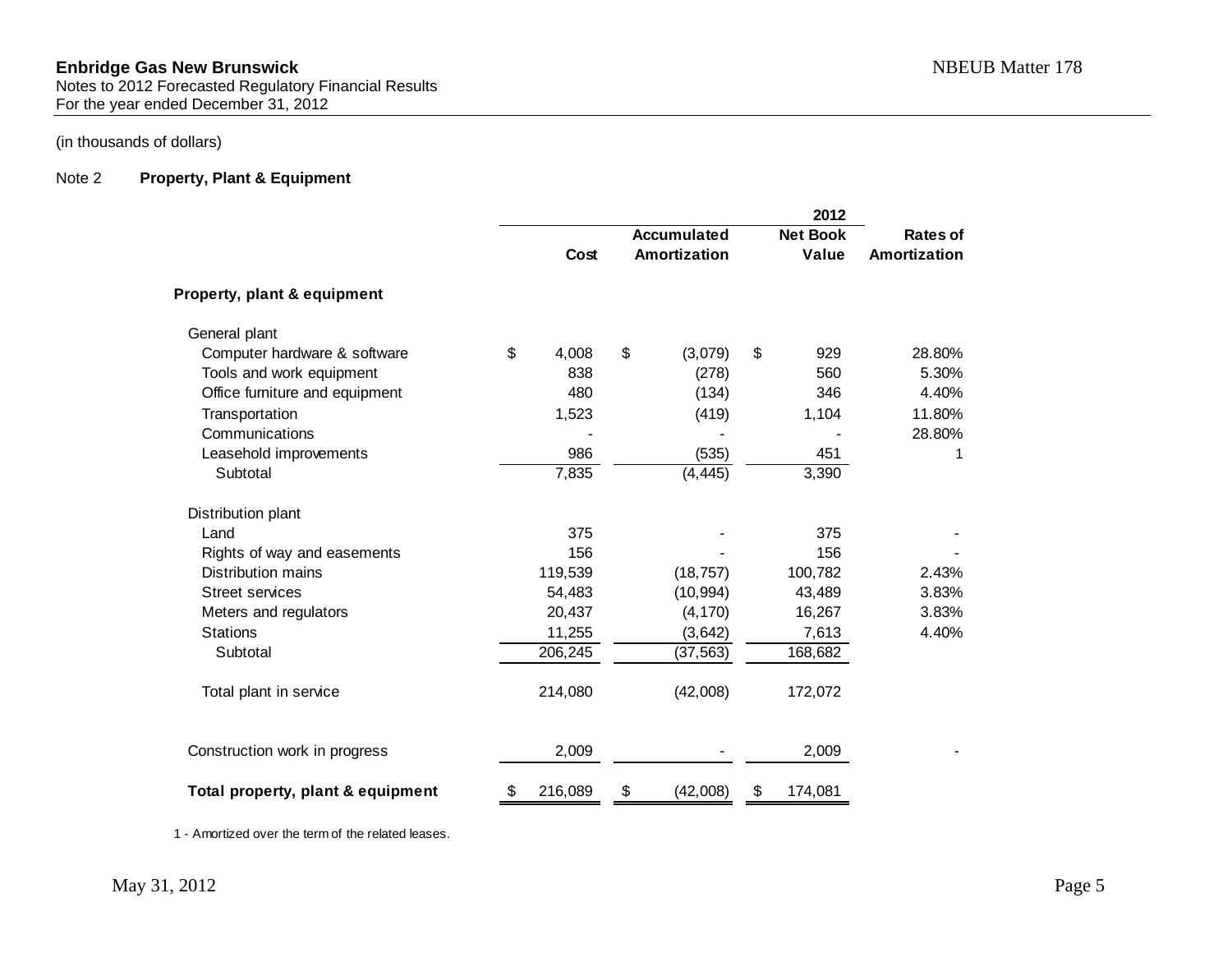Notes to 2012 Forecasted Regulatory Financial Results For the year ended December 31, 2012

#### (in thousands of dollars)

#### Note 3 **Deferred Development Costs - Net**

|                                          |    |                |    |                             |    | 2012                     |
|------------------------------------------|----|----------------|----|-----------------------------|----|--------------------------|
|                                          |    | Cost           |    | Accumulated<br>Amortization |    | <b>Net Book</b><br>Value |
| Franchise fee<br>Deferred carrying costs | \$ | 1.500<br>1,784 | S  | (1,000)<br>(1,753)          | \$ | 500<br>31                |
| Total deferred development costs, net    | S  | 3.284          | \$ | (2,753)                     | S  | 531                      |

#### Note 4 **Development O&M Capitalized Costs – Net**

|                                              |         |   |                             | 2012                     |
|----------------------------------------------|---------|---|-----------------------------|--------------------------|
|                                              | Cost    |   | Accumulated<br>Amortization | <b>Net Book</b><br>Value |
| Development O&M capitalized costs            | 114.902 | S | (14,965)                    | 99,937                   |
| Total development O&M capitalized costs, net | 114.902 | S | (14,965)                    | 99,937                   |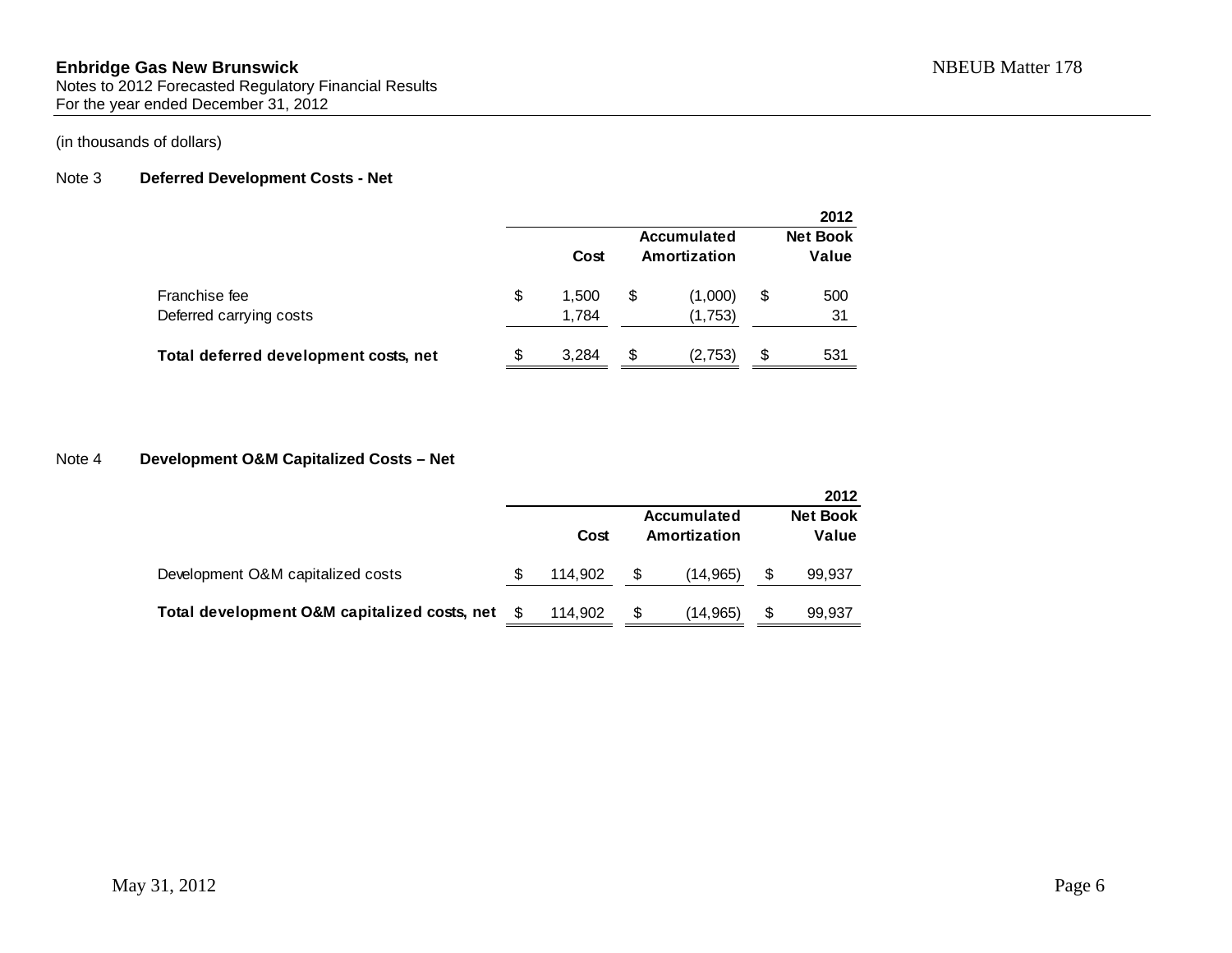Notes to 2012 Forecasted Regulatory Financial Results For the year ended December 31, 2012

## (in thousands of dollars)

### Note 5 **Non-Ratebase Assets**

|                                | 2012        |
|--------------------------------|-------------|
| Cash, & Short Term Investments | \$<br>3,632 |
| Accounts Receivable            | 14.299      |
| Inventory                      | 4,455       |
|                                | 22,386      |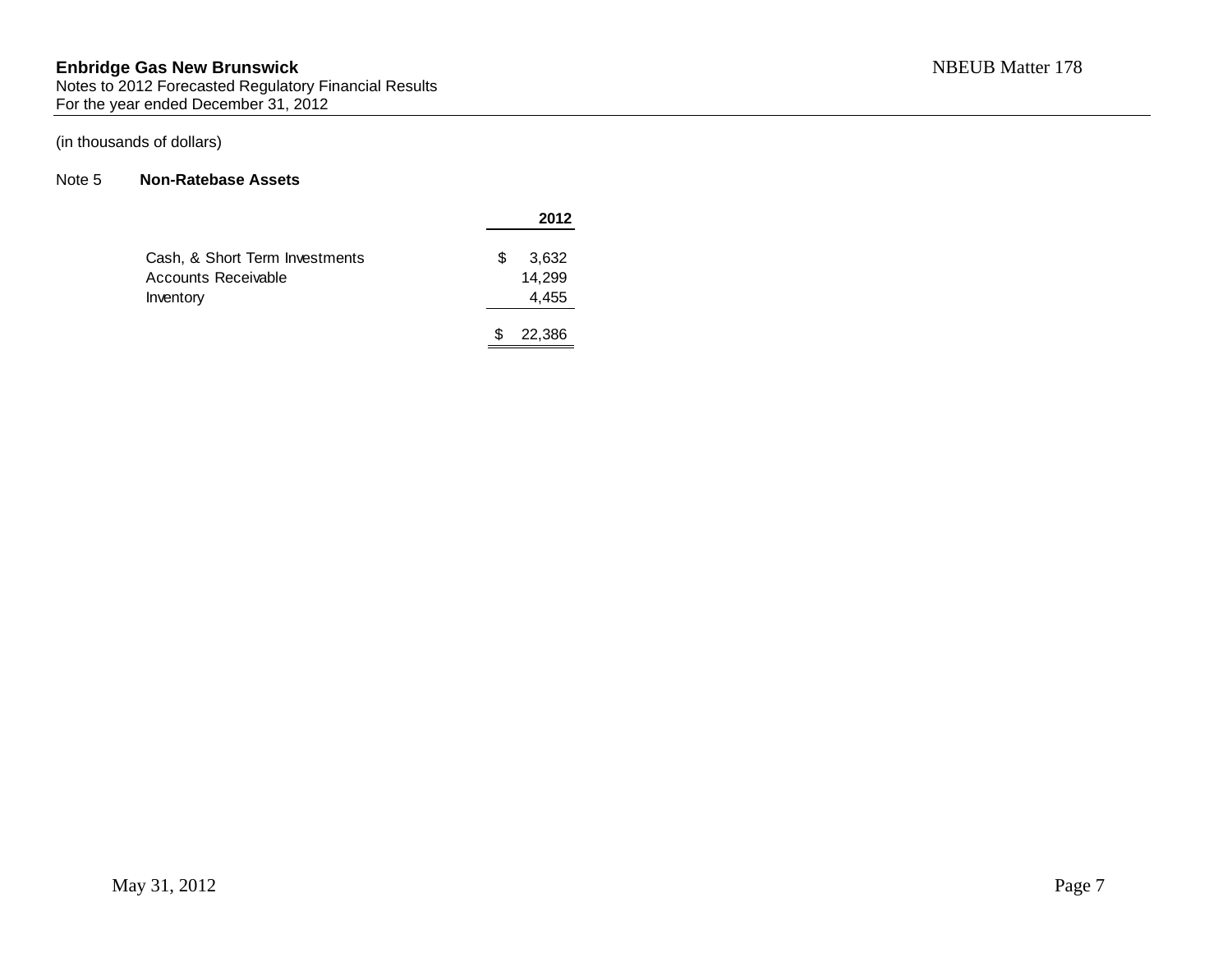#### Note 6 **Long-term Advances from Associates and Affiliates**

|                                                      |                   |                      |               |               | 2012                |           |
|------------------------------------------------------|-------------------|----------------------|---------------|---------------|---------------------|-----------|
|                                                      |                   |                      |               |               | <b>Cost of Debt</b> |           |
|                                                      | <b>Issue Date</b> | <b>Maturity Date</b> | Amount        | Enbridge Inc. | <b>EGNB</b>         | Regulated |
| Promissory Note                                      | 30-Nov-04         | 28-Nov-14            | \$<br>5,339   | 5.69%         | 6.95%               | 6.69%     |
| Promissory Note                                      | 30-Mar-05         | 30-Mar-15            | 6,000         | 5.04%         | 6.93%               | 6.04%     |
| Promissory Note                                      | 28-Dec-05         | 28-Dec-15            | 14,000        | 4.59%         | 6.53%               | 5.59%     |
| Promissory Note                                      | 19-Dec-06         | 19-Dec-16            | 21,000        | 4.82%         | 6.52%               | 5.82%     |
| Promissory Note                                      | 20-Dec-07         | 20-Dec-17            | 29,000        | 5.54%         | 5.85%               | 6.54%     |
| Promissory Note                                      | 25-Jun-09         | 25-Jun-14            | 25,000        | 4.37%         | 5.37%               | 5.37%     |
| Promissory Note                                      | 9-Dec-09          | $9-Dec-19$           | 21,000        | 4.63%         | 5.63%               | 5.63%     |
| Promissory Note                                      | 24-Aug-10         | 24-Aug-15            | 12,000        | 3.22%         | 4.22%               | 4.22%     |
| Promissory Note                                      | 22-Sep-10         | 22-Sep-15            | 9,000         | 3.25%         | 4.25%               | 4.25%     |
| Promissory Note                                      | 30-Dec-11         | 30-Dec-21            | 18,000        | 4.50%         | 5.50%               | 5.50%     |
| Regulated long-term advances                         |                   |                      |               |               |                     |           |
| from associates and affiliates                       |                   |                      | \$<br>160,339 | 4.75%         | 5.88%               | 5.75%     |
| Total long-term advances to fund Regulatory Deferral |                   |                      | 78,648        |               |                     |           |
| Total long-term advances                             |                   |                      |               |               |                     |           |
| from associates and affiliates                       |                   |                      | \$<br>238,987 |               |                     |           |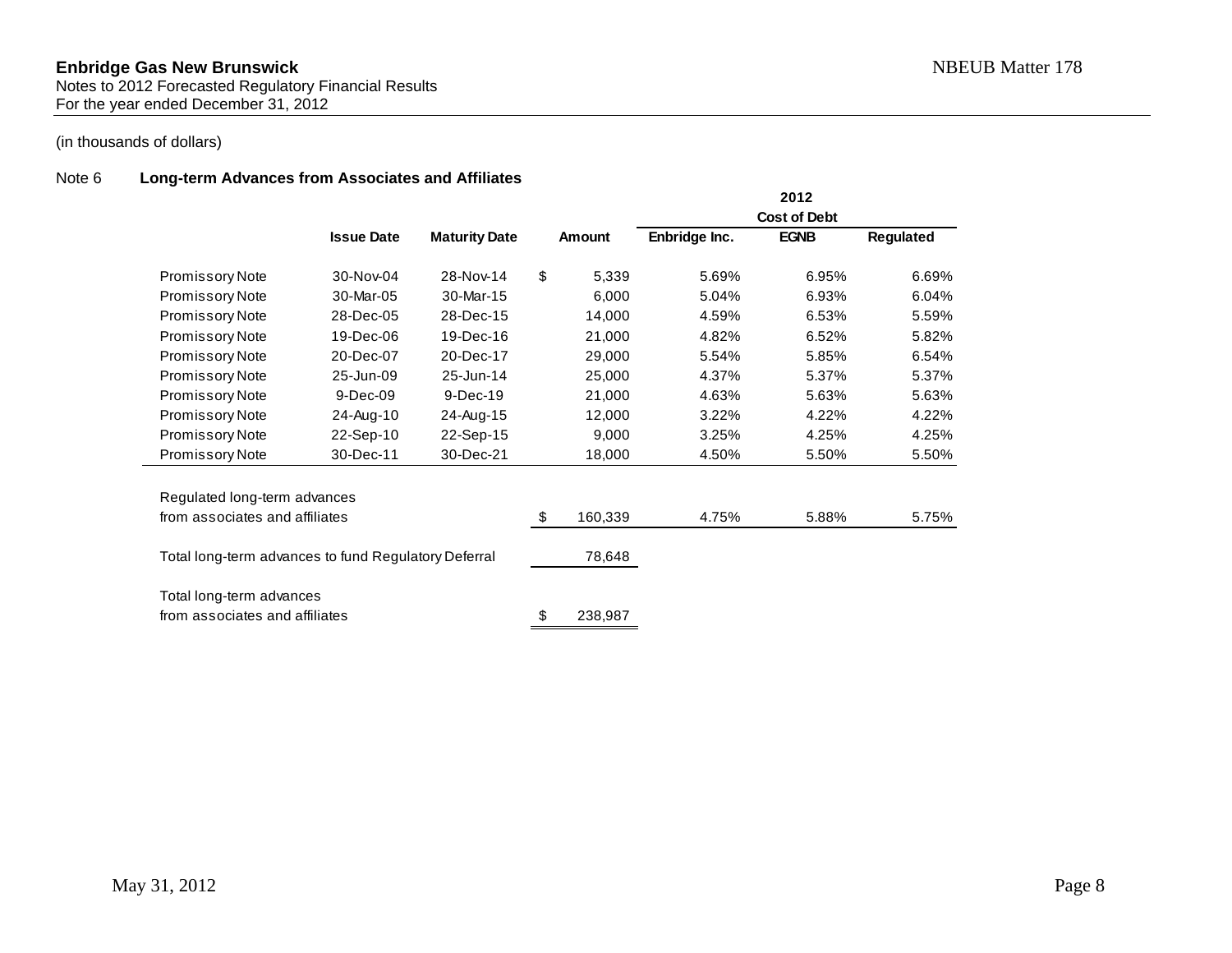Notes to 2012 Forecasted Regulatory Financial Results For the year ended December 31, 2012

(in thousands of dollars)

#### Note 7 **Non-Ratebase Liabilities**

|                                                                    |    | 2012            |
|--------------------------------------------------------------------|----|-----------------|
| Accounts Payable<br>Long Term Deferred Post Employment Liabilities | S. | 16.004<br>2,464 |
|                                                                    |    |                 |

\$ 18,468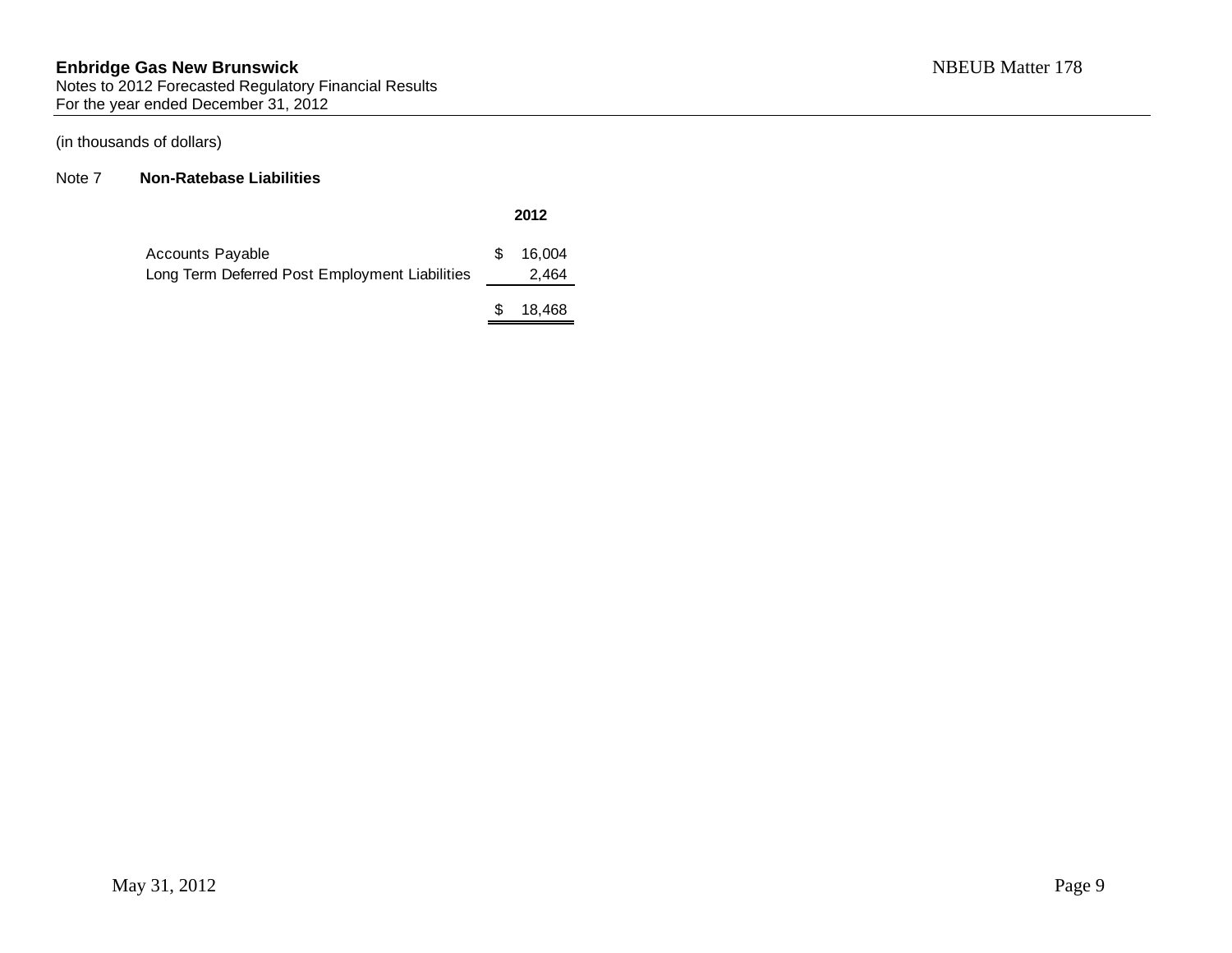#### Note 8 **Operating Revenue**

#### a. **Gas Distribution**

|                                                                                      |   | 2012<br>January 1 - September 30 |                 |                                    |  |  |
|--------------------------------------------------------------------------------------|---|----------------------------------|-----------------|------------------------------------|--|--|
|                                                                                      |   | <b>Revenue</b>                   |                 | <b>Customers Throughput</b><br>TJs |  |  |
| Small General Service (SGS)<br>General Service (GS)                                  | S | 9.428<br>9.871                   | 10,122<br>1,267 | 653<br>670                         |  |  |
| Contract General Service (CGS)<br>Contract Large General Service (CLGS-LFO)          |   | 10,338<br>5,517                  | 320<br>29       | 843<br>1.074                       |  |  |
| Contract Large General Service (CLGS-HFO)<br>Contract Large Volume Off Peak (CLVOPS) |   | 3.176<br>151                     | 12              | 865<br>17                          |  |  |
| Off Peak Service                                                                     |   | 27                               | 14              | 2                                  |  |  |
| Sub-Total                                                                            |   | 38,508                           | 11,765          | 4,124                              |  |  |

|                                                                                                                                                                                                          | 2012<br>October 1 - December 31 |                                                 |                                          |                                      |  |  |
|----------------------------------------------------------------------------------------------------------------------------------------------------------------------------------------------------------|---------------------------------|-------------------------------------------------|------------------------------------------|--------------------------------------|--|--|
|                                                                                                                                                                                                          |                                 | <b>Revenue</b>                                  |                                          | <b>Customers Throughput</b><br>TJs   |  |  |
| <b>Small General Service (SGS)</b><br>Mid-General Service (MGS)<br>Large General Service (LGS)<br>Contract General Service (CGS)<br>Industrial Contract General Service (ICGS)<br>Off Peak Service (OPS) | \$                              | 3,382<br>3,103<br>2,080<br>1,371<br>2.111<br>28 | 9,592<br>1,757<br>452<br>100<br>10<br>16 | 251<br>266<br>307<br>351<br>593<br>8 |  |  |
| Sub-Total                                                                                                                                                                                                | \$.                             | 12,075                                          | 11,927                                   | 1,776                                |  |  |
| Total                                                                                                                                                                                                    |                                 | 50,583                                          | 11,927                                   | 5,900                                |  |  |

1 Terajoule (TJ) = 1,000 Gigajoules (GJ)

\* SGS class for January - September includes SGSRE, SGSRO, SGSR and SGSC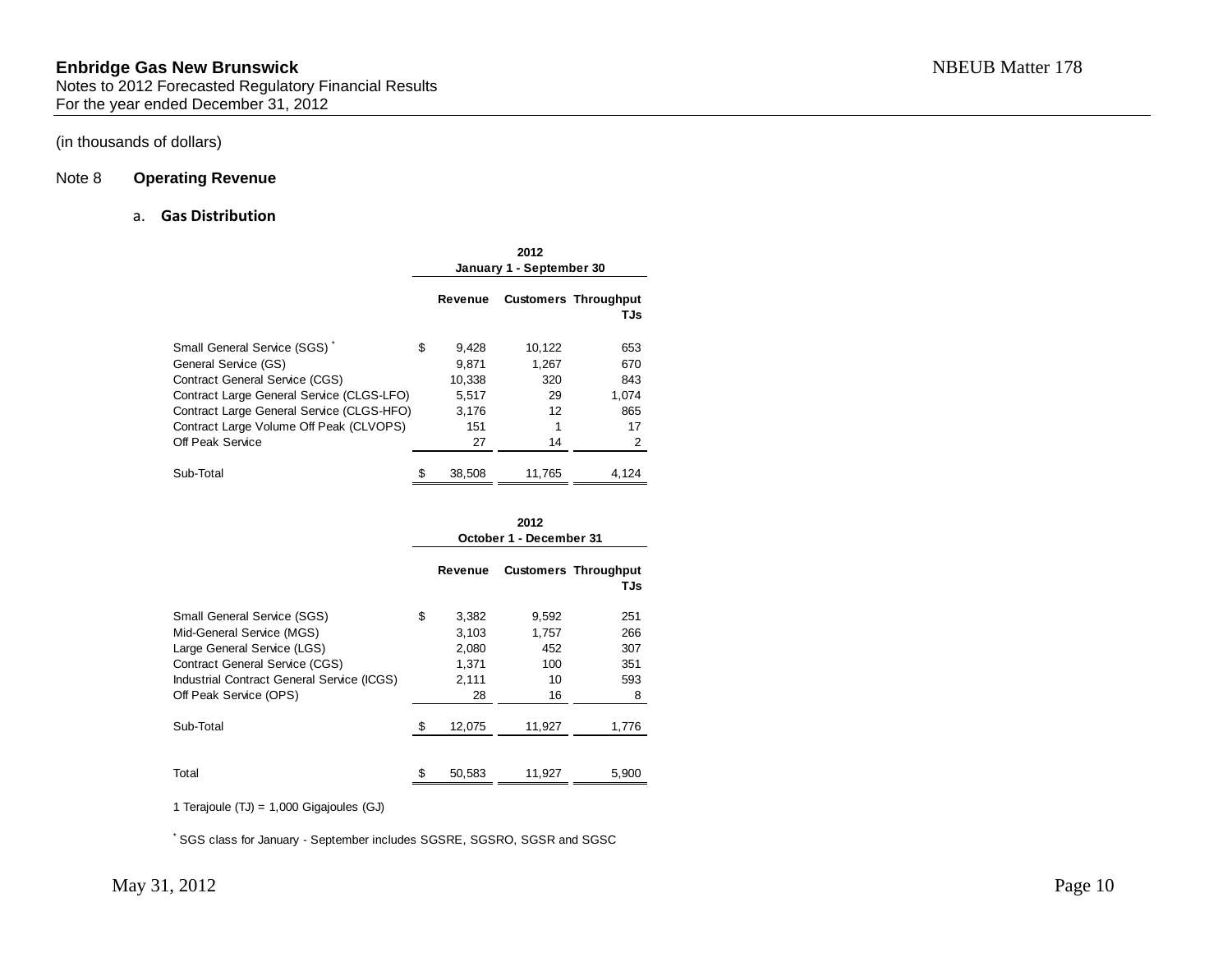#### Note 8 **Operating Revenue (continued)**

#### b. **Miscellaneous**

|                                                             |    | 2012       |
|-------------------------------------------------------------|----|------------|
| Agent billing and collection<br>Other miscellaneous revenue | S  | 135<br>267 |
| Total miscellaneous                                         | \$ |            |

#### **Details of Agent Billing and Collection Revenues**

(in dollars)

|                                            |     | 2012                     |
|--------------------------------------------|-----|--------------------------|
|                                            |     | January 1 - September 30 |
| Agent billing and collection               |     |                          |
| Small General Service (SGS)                | \$  | 81,910                   |
| General Service (GS)                       |     | 11,001                   |
| <b>Contract General Service (CGS)</b>      |     | 6,153                    |
| Agent billing                              |     |                          |
| Contract Large General Service (CLGS-LFO)  |     | 617                      |
| Contract Large General Service (CLGS-HFO)  |     | 348                      |
| Contract Large Volume Service (CLVOPS)     |     | 45                       |
| Off Peak Service (OPS)                     |     | 581                      |
|                                            |     |                          |
| Sub-Total                                  | \$. | 100,655                  |
|                                            |     |                          |
|                                            |     | 2012                     |
|                                            |     | October 1 - December 31  |
| <b>Small General Service (SGS)</b>         | \$  | 27,954                   |
| Mid-General Service (MGS)                  |     | 3,766                    |
| Large General Service (LGS)                |     | 2,112                    |
| <b>Contract General Service (CGS)</b>      |     | 180                      |
| Industrial Contract General Service (ICGS) |     | 180                      |
| Off Peak Service (OPS)                     |     | 195                      |
|                                            |     |                          |
| Sub-Total                                  | \$  | 34,387                   |
| Total agent billing and collection revenue | \$  | 135,042                  |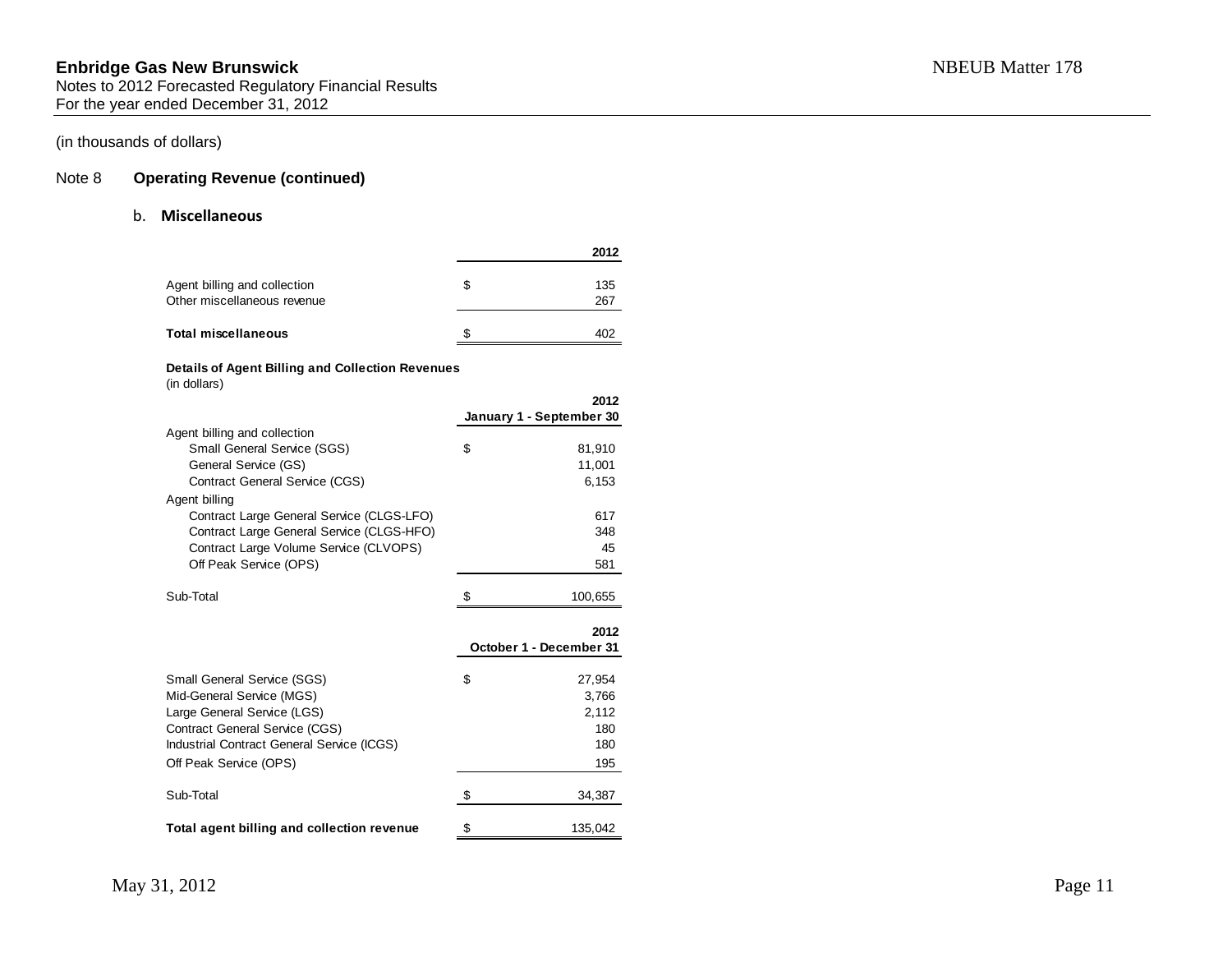Notes to 2012 Forecasted Regulatory Financial Results For the year ended December 31, 2012

### (in thousands of dollars)

#### Note 9 **Operating and Maintenance Expenses**

|                                           | 2012         |
|-------------------------------------------|--------------|
|                                           |              |
| Corporate management                      | \$<br>1,916  |
| Corporate administration                  | 1,149        |
| Financial reporting                       | 686          |
| Information technology                    | 950          |
| Regulatory & upstream                     | 1,285        |
| Sales & marketing                         | 8,084        |
| Distribution & maintanance                | 5,839        |
| Customer care                             | 1,356        |
| Human resources                           | 2,756        |
| Gas transportation and related activities | 2,048        |
|                                           |              |
| Total                                     | 26,069       |
|                                           |              |
| Capitalized to:                           |              |
| Property, plant & equipment               | 8,087        |
| Development O&M capitalized costs         |              |
|                                           |              |
| <b>Total capitalized</b>                  | 8,087        |
| Total                                     | \$<br>17,982 |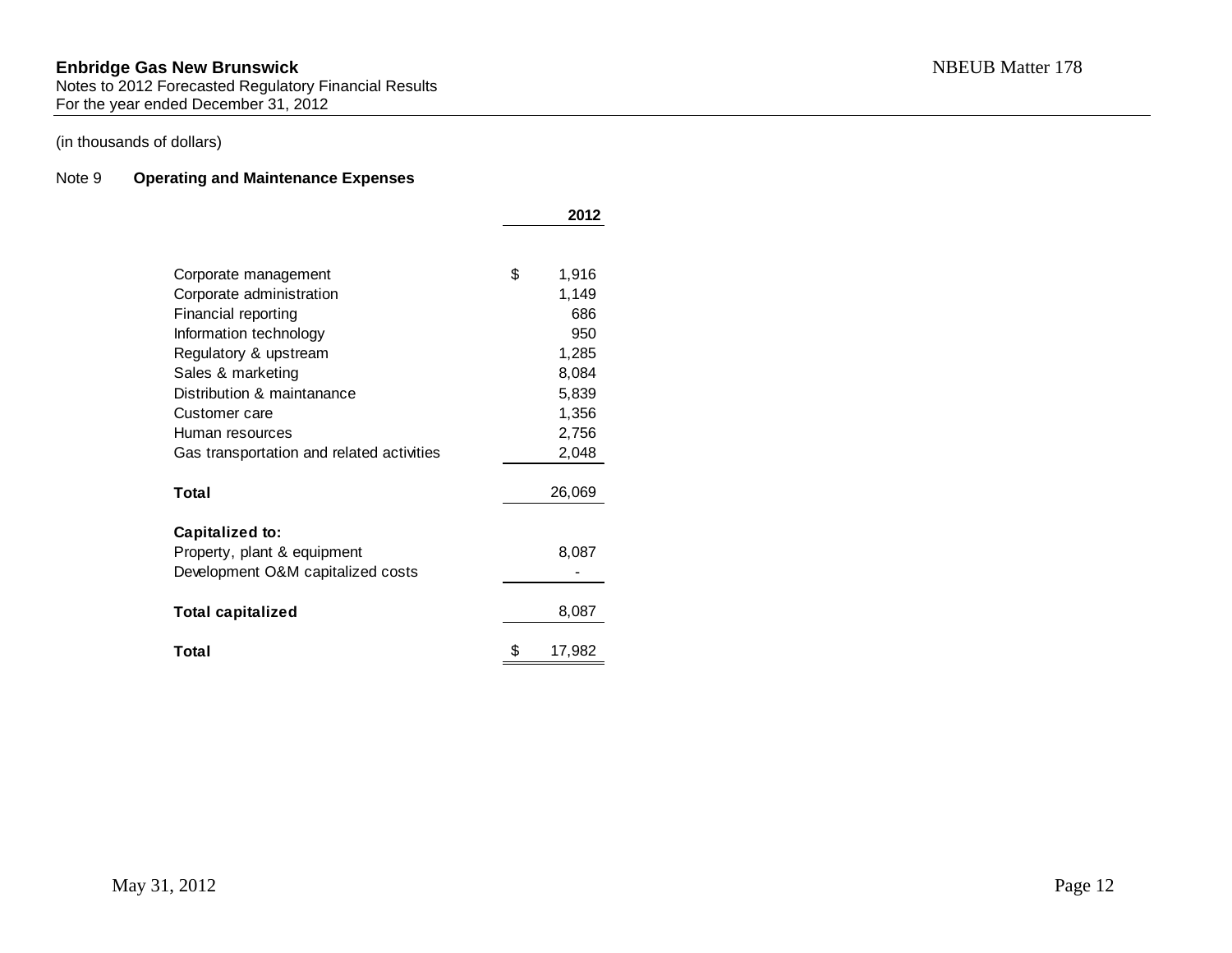## Note 10 **Interest on Amounts Due to Associates & Affiliates and Other Interest**

|                                                                                                    |     | 2012        |
|----------------------------------------------------------------------------------------------------|-----|-------------|
| Interest on long-term debt<br>AIDC - allowance for funds used during construction (debt component) | \$. | 8.587<br>66 |
| Total interest on amounts due to associates & affiliates and other interest                        |     | 8,653       |

### Note 11 **Regulated Return on Equity**

|                                                                                                      |   | 2012         |
|------------------------------------------------------------------------------------------------------|---|--------------|
| Regulated return on equity<br>AEDC - allowance for funds used during construction (equity component) | S | 13.382<br>98 |
| Total regulated return on equity                                                                     |   | 13.480       |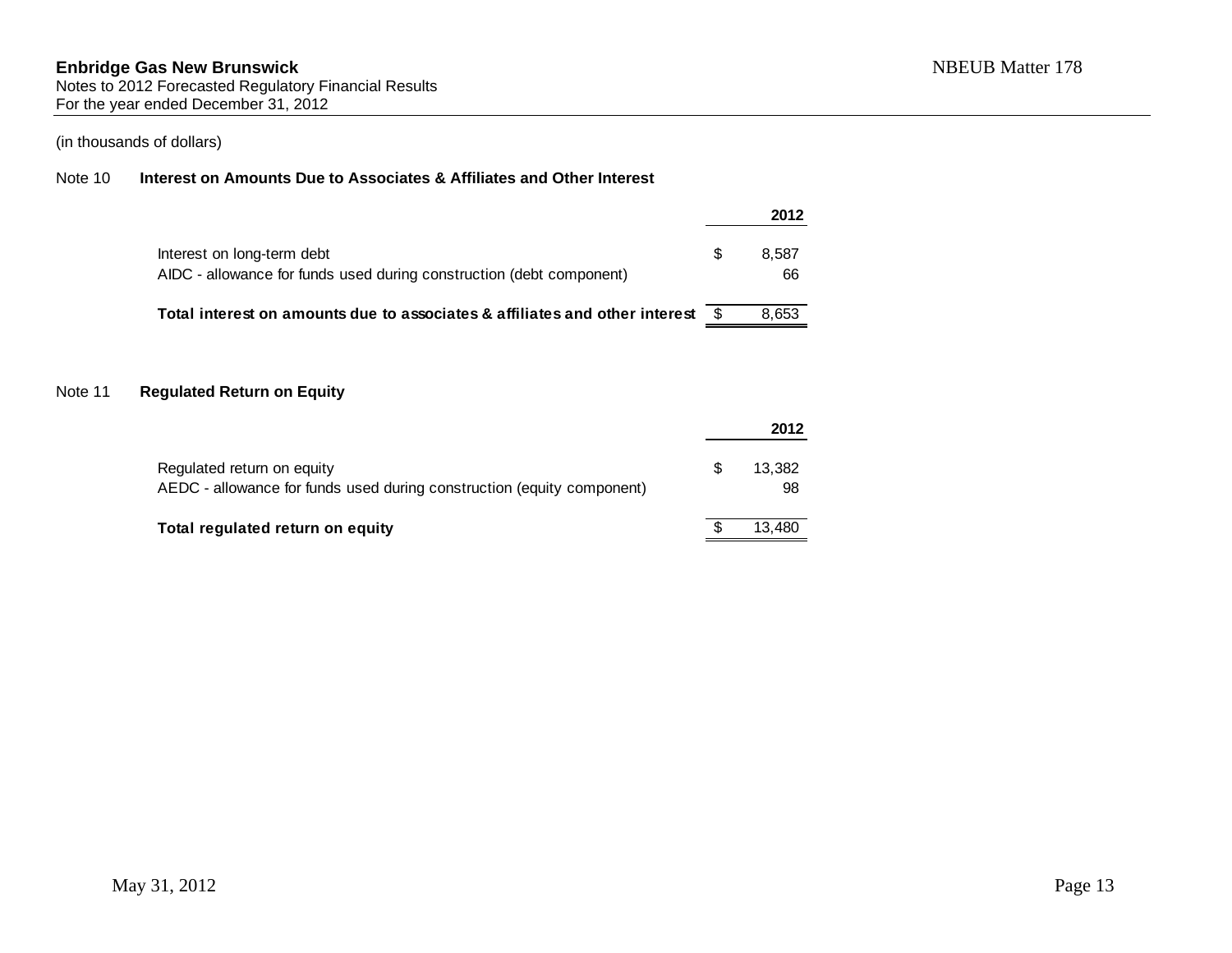## (in thousands of dollars)

#### Note 12 **Rate Base for Regulatory Purposes**

|                                   | 2012          |
|-----------------------------------|---------------|
| Property, plant & equipment       |               |
| Cost                              | \$<br>214,080 |
| Accumulated amortization          | (42,008)      |
| <b>Net</b>                        | 172,072       |
| Deferred charges                  |               |
| Franchise fee, at cost            | 1,500         |
| Accumulated amortization          | (1,000)       |
| <b>Net</b>                        | 500           |
| Development O&M capitalized costs | 114,902       |
| Accumulated amortization          | (14, 965)     |
| <b>Net</b>                        | 99,937        |
| Deferred carrying costs, at cost  | 1,784         |
| Accumulated amortization          | (1, 753)      |
| <b>Net</b>                        | 31            |
| Deferral account                  |               |
| <b>Total deferred charges</b>     | 100,468       |
| <b>Term deposit</b>               | 2,978         |
| <b>Working capital allowance</b>  | 2,104         |
| Total rate base                   | \$<br>277,622 |
| Average rate base                 | \$<br>273,132 |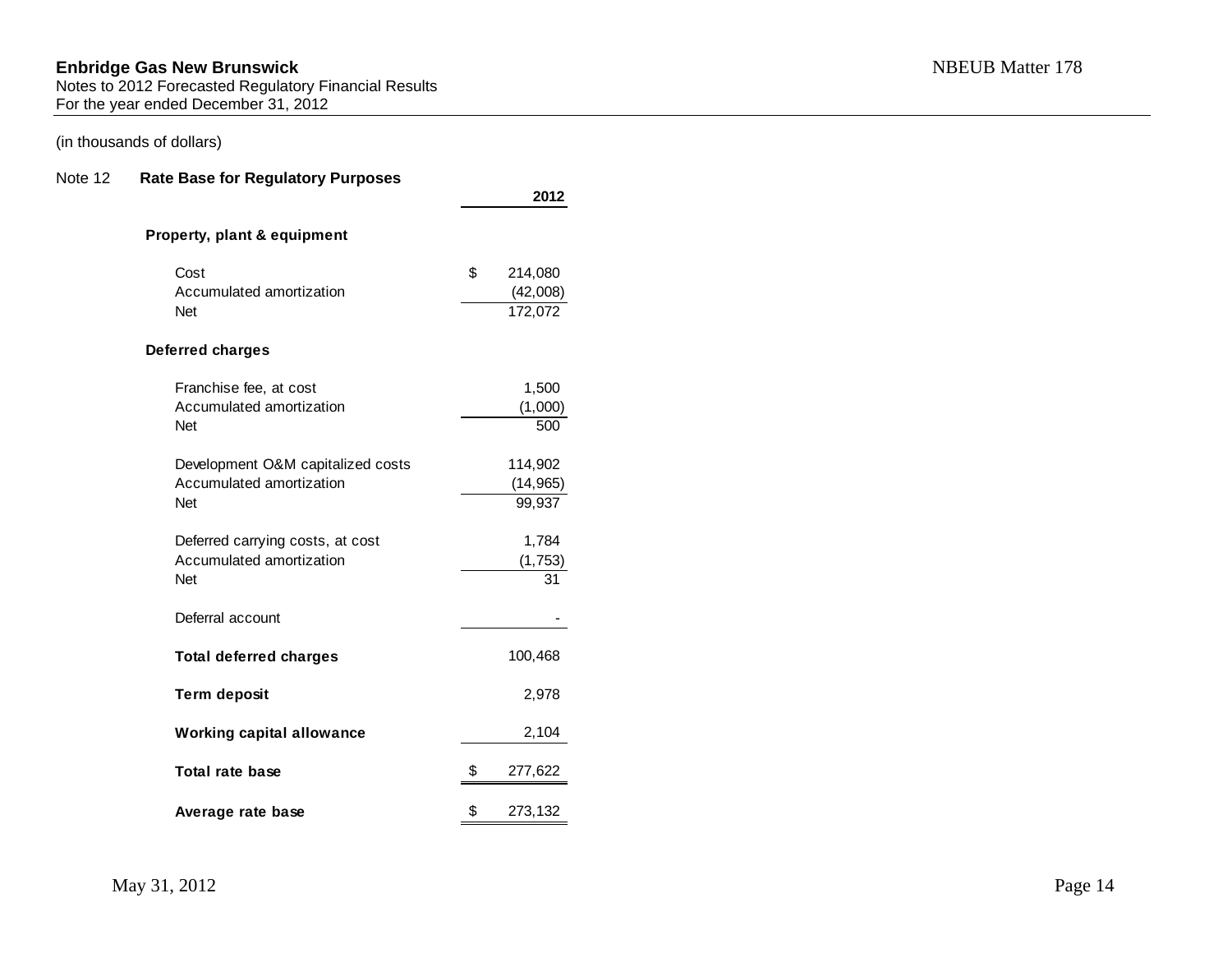Notes to 2012 Forecasted Regulatory Financial Results For the year ended December 31, 2012

#### (in thousands of dollars)

#### Note 13 **Capital Structure for Regulatory Purposes**

|                                                                                                   | 2012                        |
|---------------------------------------------------------------------------------------------------|-----------------------------|
| <b>Capital structure</b>                                                                          |                             |
| Long-term debt                                                                                    | \$<br>160,339               |
| Equity <sup>1</sup>                                                                               | 121,106                     |
| Total                                                                                             | \$<br>281,445               |
| Capital structure percentage                                                                      |                             |
| Long-term debt                                                                                    | 56.97%                      |
|                                                                                                   | 43.03%                      |
| Equity                                                                                            |                             |
| Total                                                                                             | 100.00%                     |
| Capital structure average percentage for regulatory purposes<br>Long-term debt<br>Equity<br>Total | 55.00%<br>45.00%<br>100.00% |
| Weighted cost of capital for regulatory purposes                                                  |                             |
| Long-term debt                                                                                    | 3.16%                       |
| Equity<br>Total                                                                                   | 4.91%                       |